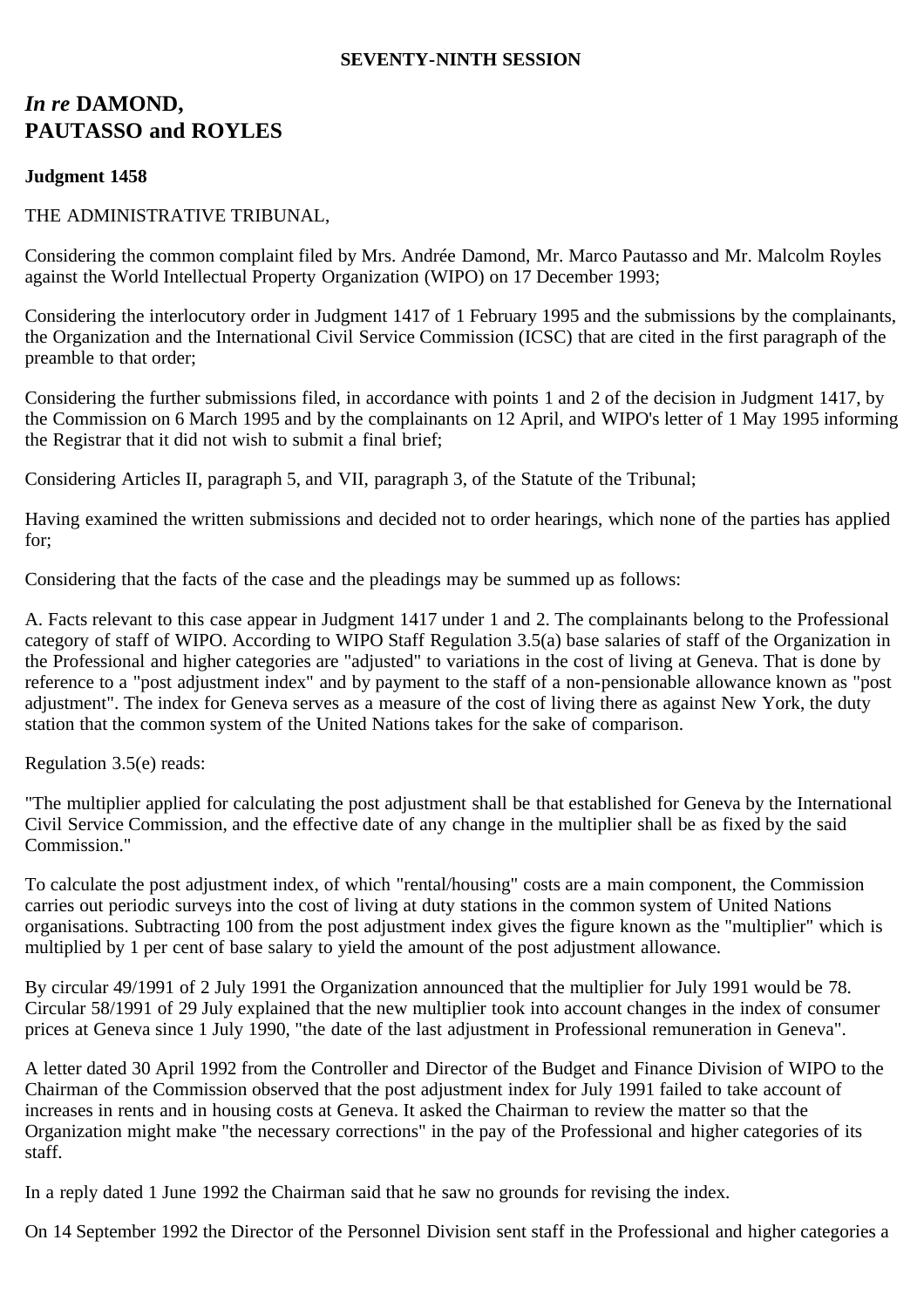memorandum in answer to queries about pay. As to the reckoning of the increase in housing costs to determine the figures for July 1991, he explained that the Commission relied on a "monthly projection factor" based on surveys among staff of the common system; between May 1990, the date of the previous survey, and March 1991 the factor had risen by 2 per cent and the multiplier for July 1991 had reflected that.

By letters of 26 October 1992 the complainants submitted to the Director General under Rule 11.1.1(b)(1) requests for review of the decision to apply the multiplier for July 1991. They claimed an increase of 1.2 per cent in pay for that month and proportionate increases for any later months in which the multiplier might not "correctly reflect the value of the housing component". They asked the Director General, if he refused, to relieve them of the obligation to go to the Appeal Board.

In the absence of a reply from the Director General within the six-week time limit in Rule 11.1.1(b)(2) they submitted appeals to the chairman of the Appeal Board on 12 January 1993.

In its report of 21 July 1993 the Board recommended rejecting their appeals. The Director General having taken no further decisions, the complainants are impugning the rejection which they infer under Article VII(3) of the Tribunal's Statute.

B. The complainants submit that the post adjustment index for July 1991 is unlawful. They have four main pleas.

The first is breach of patere legem quam ipse facisti. On 21 December 1990 the General Assembly of the United Nations approved a methodology which the Commission had proposed and which required (1) place-to-place comparison of housing costs, (2) assessment of housing costs based not on net but on gross rent or, in the case of home-owners, imputed gross rent and (3) "time-to-time adjustment" of the housing component of the post adjustment index using such "external data" as type of neighbourhood, distance from work and size of dwelling. But the Commission failed to apply its own methodology.

The complainants' second plea is that the method the Commission followed was on its own admission "inequitable" and "imprecise". The General Assembly acknowledged as much by calling on the Commission "as a matter of urgency ... to improve the measurement of the housing element in the remuneration package". But the Commission held to its old methods, which underestimated actual housing costs.

Thirdly, they allege breach of equal treatment. The Commission has a duty under the Noblemaire principle (for an explanation of this principle, see Judgment 825 (in re Beattie and Sheeran) under 1 to 5.) to see that pay at different duty stations has uniform purchasing power. Though it took account of the housing component of the consumer price index for New York, it did not do so for Geneva. Geneva reported a rise of 8.3 per cent in rents over the material period and on that account the post adjustment index for July 1991 should have been 1.2 per cent higher.

Lastly, the complainants plead neglect of an essential fact. The "monthly projection factor" rested on the results of a housing survey for 1988 which were flawed mainly because of the low rate of response - a mere 12 per cent - to the questionnaire. Worse still, the Commission's projection of net rents from the 1988 and 1990 surveys to July 1991 was "linear". So it overlooked the steep increase in mortgage rates which pushed up rents in Geneva by 8.3 per cent between May 1990 and May 1991 after a rise of only 4.8 per cent between May 1988 and May 1989.

The complainants seek the quashing of the decisions setting their pay for July 1991 and any months thereafter. They claim payment of the further amounts due, plus interest at the rate of 8 per cent a year, and awards of 3,000 Swiss francs each in costs.

C. In its reply of 14 April 1994 WIPO concedes that the complaint is receivable under Regulation 3.19(a), which gives staff two years in which to claim any payment due under the Staff Regulations or Rules.

On the merits the Organization submits that it had nothing to do with the Commission's choice of the method of determining the multiplier: that was a matter for the Commission alone. The Organization neither confirms nor denies the complainants' allegations.

D. In their rejoinder of 10 May 1994 the complainants contend that WIPO is yet again in breach of its duty, stated in Judgment 1265 (in re Berlioz and others), to see that any "elements of the common system or any other outside system" which it puts in its own rules are lawful. At least one other organisation that belongs to the common system has refused to apply a multiplier which it thought flawed.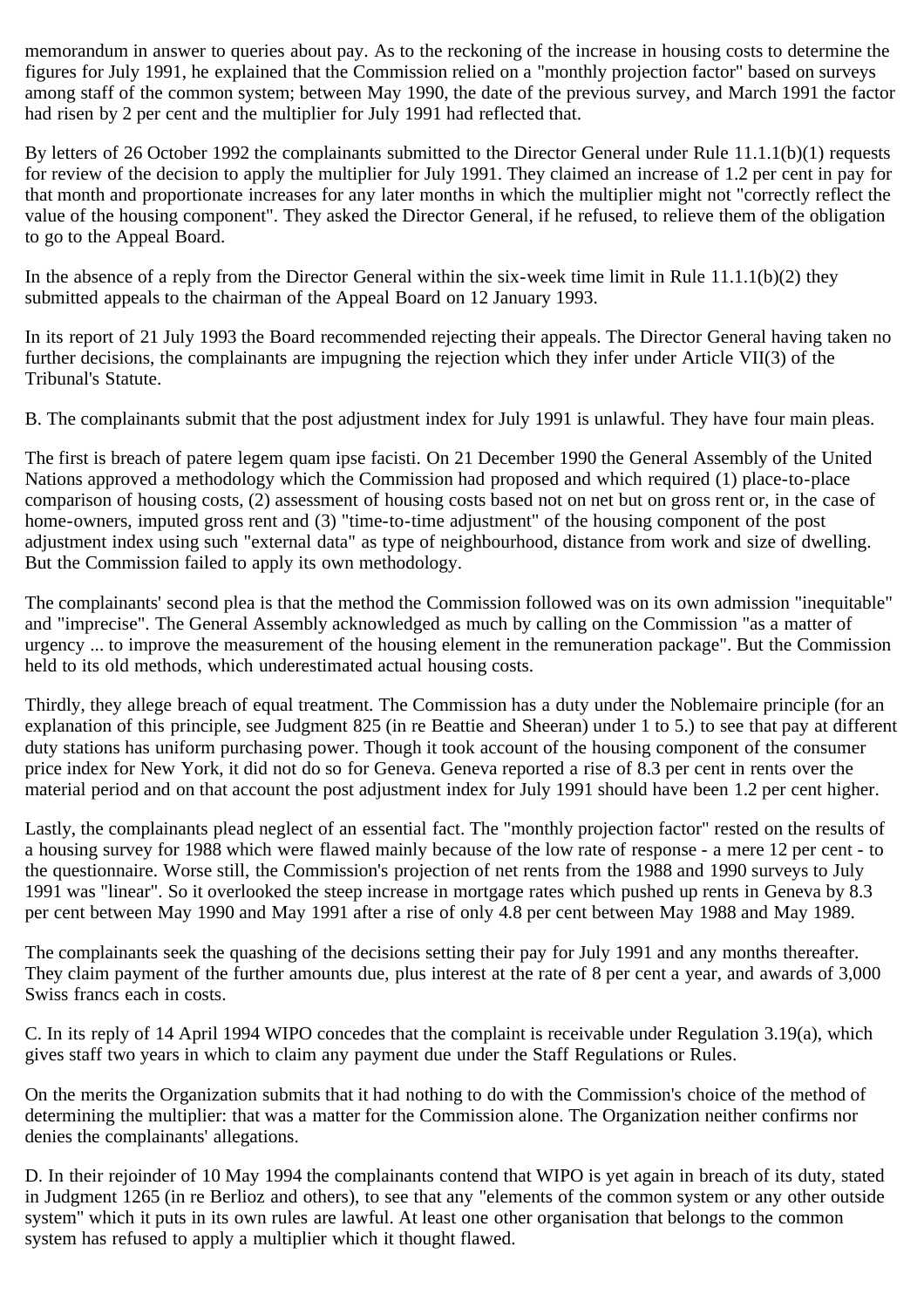E. The Commission sent WIPO on 13 May 1994 a letter and observations which the Organization filed on its behalf on 13 June. Commenting on issues the complainants raised in their letters of 26 October 1992 to the Director General about "methodology", the Commission acknowledges the value of data from outside sources but observes that no deadline was set for "the implementation of external data", which it was "always recognized" would take a long time. Although the Commission has used the rent component of the consumer price indices at New York and Washington D.C. it was not bound to do so elsewhere; its decision to use the component of the Geneva index took effect only as from August 1993. As to the response to its questionnaire about housing, an "accurate calculation" would have required replies from staff stationed at Geneva but living just over the Swiss border, in France; but such staff did not fill up the questionnaire. One reason for the "discrepancy" between the rate of inflation at Geneva and the steep rise in mortgage rates there is that mortgage rates affect new rents more than older ones; so it takes time for them to push up the consumer price index.

F. In their further submissions of 14 July 1994 the complainants contend that the Commission has ignored their whole complaint by confining comment to their letters of 26 October 1992 to the Director General.

They accuse it of dilatoriness in using external data. By failing to make the introduction of such data retroactive it ensured that earlier underestimates of housing costs would hold good.

They observe that neither the Organization nor the Commission disputes the soundness of their claims. All that the Commission challenges is the reasoning which they developed in their letters of 26 October 1992, and that is now immaterial. They nevertheless contest some of the Commission's statements in its brief. The purpose of the questionnaire being to gather data on costs in Geneva, the Commission did not invite staff living in France to fill it up; in the absence of data on costs in France any references to them are speculative.

The complainants claim further amounts in costs.

G. Further observations which the Commission made on 14 October 1994 and which WIPO filed on its behalf on 18 October address the complainants' brief of 14 July 1994.

H. In the further submissions which the Tribunal invited in point 1 of its decision in Judgment 1417 the Commission explains how the method of reckoning the rental/housing component of the post adjustment index has evolved over the years. Mistrust of data collected in surveys led the Commission to make improvements in the methodology on recommendations from its Advisory Committee on Post Adjustment Questions (ACPAQ).

The Commission says that it expressed the improvements "programmatically" rather than "normatively", the whole system being too complicated to allow of sudden change.

The Commission raises a procedural objection. Citing its own Statute and Rules of Procedure, it observes that they provide in elaborate detail for the participation of organisations and staff and that the staff representatives of WIPO may address it in writing or orally. So it -

"... behooves staff members who are not satisfied with some aspect of the work of the Commission ... to cause their staff representatives, and possibly the executive head of the employing organization, to raise these points with the Commission in a timely and formal manner ... so that they might be considered before definitive decisions are taken by the Commission ..."

In this case the complainants failed to do so.

I. In the final submissions which the Tribunal invited in point 2 of its decision in Judgment 1417 the complainants dismiss as "excuses" the Commission's reasons for not following the new methodology. They see in its attitude towards the ACPAQ "contempt for administrative practice and law" and contend that on the evidence the material decision was anything but "programmatic".

They claim yet further amounts in costs.

## CONSIDERATIONS:

1. The pay of staff in the Professional and higher categories of the common system of the United Nations, to which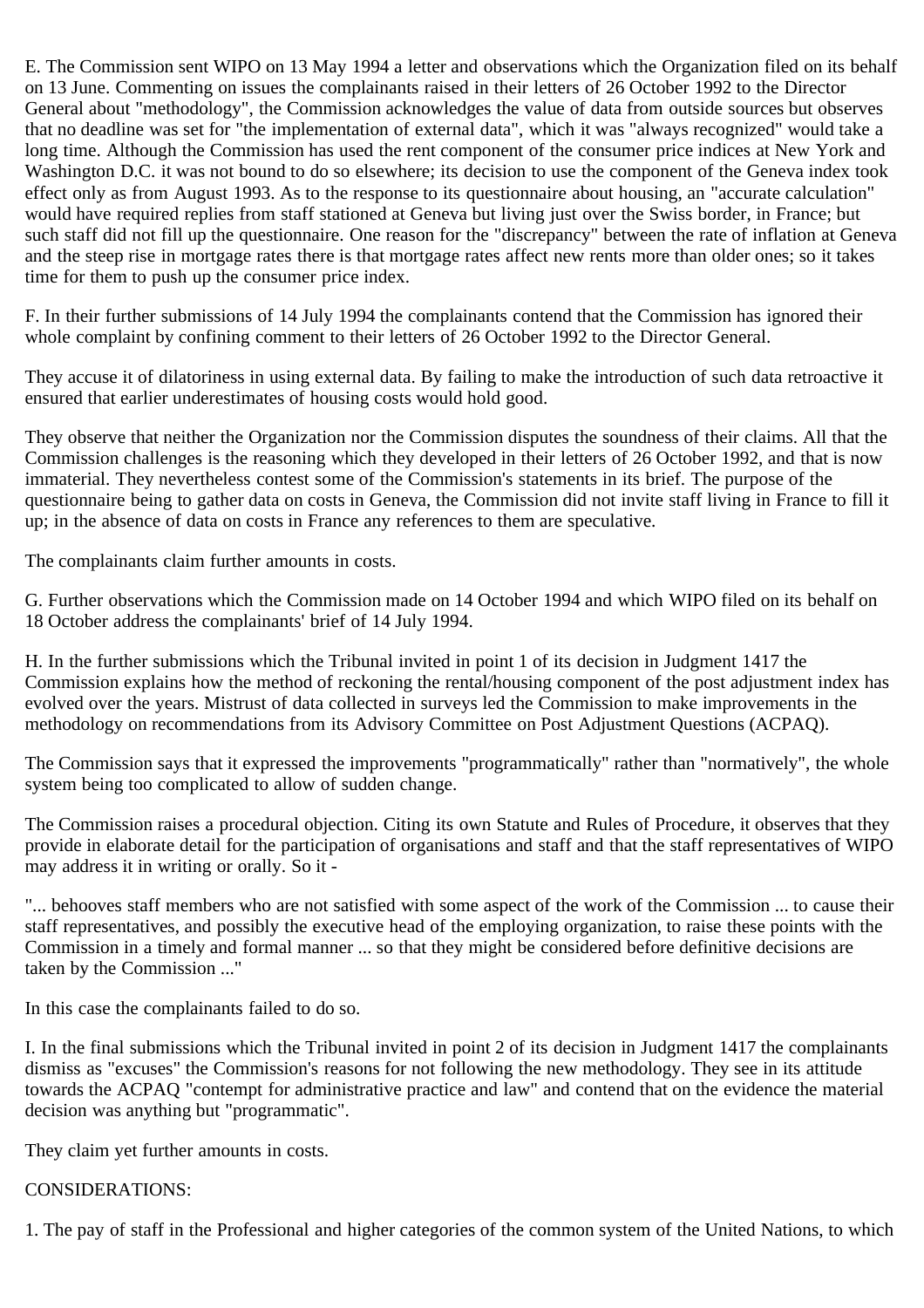WIPO belongs, is determined by reference to the pay of United States federal civil servants as adjusted to take account of differences in the cost of living between Washington D.C. and New York. A "margin" in favour of United Nations salaries is considered necessary to compensate for specific patterns of expatriate service. The margin remains within a range of 110 to 120, and the International Civil Service Commission applies procedures to ensure that it does so. Adjustment to pay is made either when the cost-of-living index which the Commission uses shows a variation of 5 per cent or - according to what is commonly known as the "twelve-month rule" - at the date of the first anniversary of the previous adjustment, whichever contingency is the earlier. For New York adjustment is made in November. For Geneva, where WIPO has its headquarters, the adjustment is made each July according to the twelve-month rule.

2. This complaint objects to the adjustment made to the pay of the Professional category staff of WIPO for July 1991 and in particular to the reckoning of the variation of the "rental/housing component" of the post adjustment index. The complainants contend that the Commission determined the index for July 1991 in breach of the applicable methodology; that it was improper to use the old methodology; that that methodology was "inequitable" and "imprecise"; and that, since for some years a different one has been applied to pay of staff in the Professional category of the United Nations common system at New York, the staff of WIPO, who are stationed at Geneva, were unfairly treated.

3. In its reply the Organization stated that it and its Director General "neither affirm nor deny the information contained, or the statements set forth, or the allegations made by the complainants" and suggested that any additional information or commentary on the methodology involved or on the decisions challenged or any views on the merits of the complaint would have to come from the Commission. Judgment 1417 accordingly invited the Commission to file further submissions and the parties to file final briefs.

4. There is a general description of the system of post adjustment in Judgment 1457 (in re Di Palma and others), delivered this day, under 2 to 9. The same method has been used for many years, including 1991 and 1992, to establish the rental/housing component of the index, save at New York. It may be summed up as follows.

(a) Each year all "eligible staff" - broadly, those in grades P.1 to D.1 - are asked to fill up a questionnaire for the purpose of survey of the costs of housing and domestic service.

(b) The results of a survey are "tabulated" for each duty station and used to establish:

(i) the "weight of the housing component" as part of the post adjustment index for the duty station; and

(ii) the rental/housing component of the index at the duty station at the date of the survey.

(c) If that date coincides with the date of an interim adjustment the result of the survey is used to establish the rental/housing component of the index for the purpose of that adjustment; if not, the trend of the last two surveys before the date of the interim adjustment is "linearly extrapolated" to that date to establish the component.

5. Because of dissatisfaction with that part of the methodology - due mainly to the low rate of response by staff to the questionnaire - the General Assembly of the United Nations asked the Commission to look into the matter. After consulting its own Advisory Committee on Post Adjustment Questions (ACPAQ) the Commission did so and put conclusions and recommendations to the Assembly at its 45th Session in 1990. The relevant passage read (Report of the International Civil Service Commission for the year 1990 (General Assembly, Official Records, 45th Session, Supplement No. 30, paragraph 95.)):

"The Commission invited the General Assembly to note that, under its statutory authority, it was empowered to take decisions concerning post adjustment and rental subsidy matters. However, bearing in mind that its proposals outlined below in this area form an integral part of the overall conditions of service of the Professional and higher categories of staff arising from the comprehensive review and that significant financial implications were associated with these proposals, the Commission considered that it would be appropriate to make recommendations to the General Assembly concerning the treatment of housing within the remuneration system and the revised rental subsidy scheme. In view of the above, the Commission decided to recommend to the General Assembly that:

(a) the treatment of housing within the remuneration system should be improved by a series of measures focused to distinguish between duty stations where housing could be maintained within the post adjustment system and those duty stations where housing should be separated from the post adjustment system. Housing should be maintained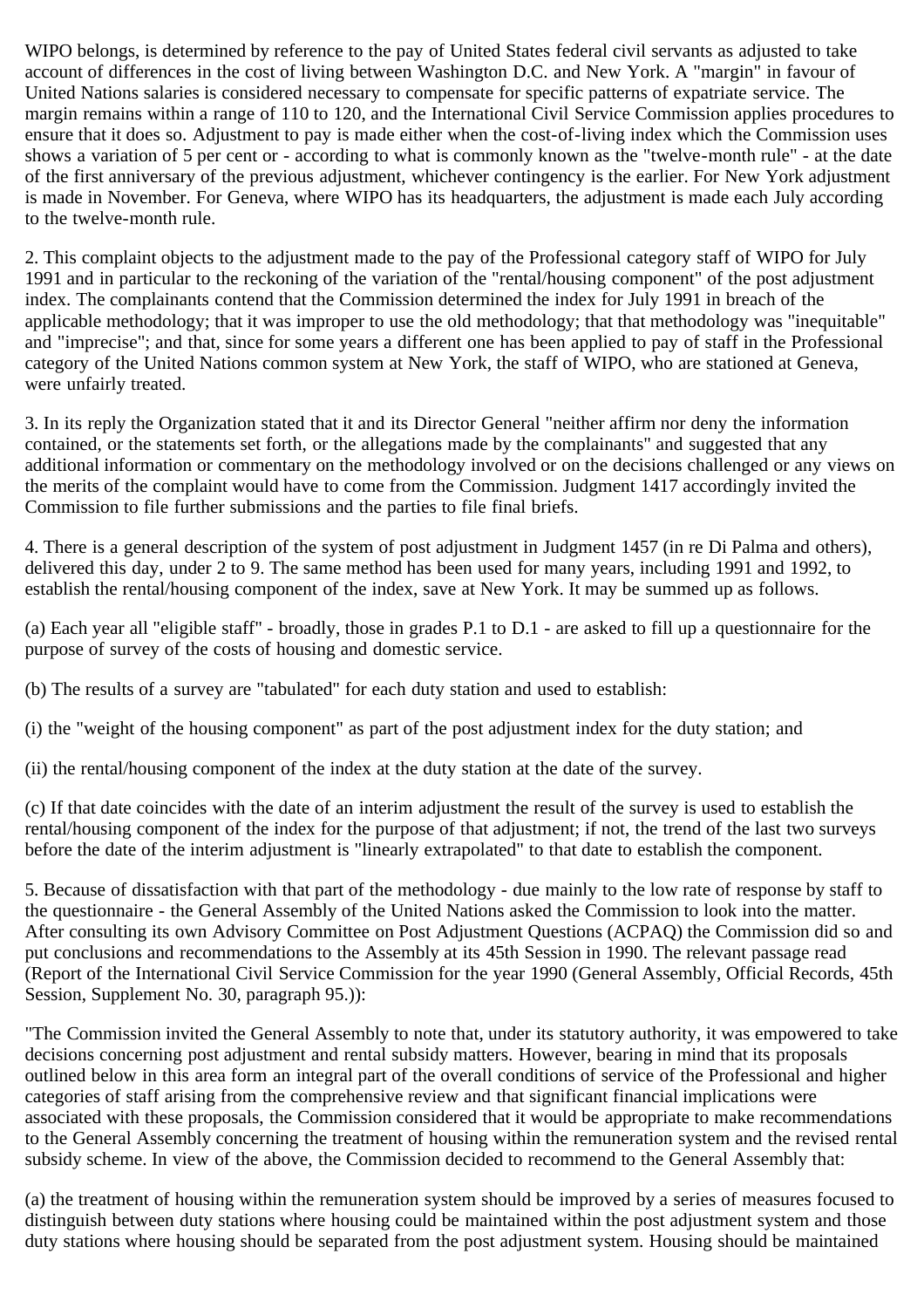in the post adjustment system in Group A duty stations covering headquarters, North American and European duty stations and field duty stations where housing comparisons could be made without serious difficulty. Housing would be excluded from the post adjustment system for duty stations in the field where valid housing comparisons were difficult or impossible. These would constitute Group B duty stations.

(b) The treatment of the housing component in the calculation of post adjustment indices at Group A duty stations would be as follows:

(i) Place-to-place comparisons of housing costs would be retained as an integral part of the post adjustment system;

(ii) Post adjustment indices would incorporate housing cost relativities derived from gross, in place of net rents, so as to reflect correct place-to-place housing cost relativities. In the case of homeowners imputed gross rents would be used;

(iii) Time-to-time adjustment of the housing component of the post adjustment index would be governed by housing price indices using external data as recommended by ACPAQ and as defined as follows:

a. The areas covered must meet accepted standards in terms, inter alia, of safety, commuting distance, the availability of shopping and the adequacy of public services and should, in principle, be areas where most of the staff currently in the duty station reside;

b. The size and type of dwellings should reflect the structure of the common system population, the existing combination of common system renters and homeowners for the areas selected, and should not be below minimum housing standards in terms of dwelling size relative to household size;

c. If feasible, rents used for computing housing relativities should be obtained for both newly rented and other dwellings;

d. If feasible, the index should be weighted to reflect characteristics of the common system population in the selected areas as regards size and type of dwelling and the period of residence in the dwelling. The components should be those already included by decision of the Commission."

6. The complainants submit that those detailed proposals for the treatment of the rental/housing component of the post adjustment index set out the methodology that the Commission was thereafter to apply.

7. The Commission explains in its last brief that it was always understood that carrying out the proposals to make yearly adjustment to the component on the strength of data from external sources was a complicated matter and required extensive research. The main proposal made by ACPAQ and endorsed by the Commission itself was to replace the results of housing surveys obtained from the questionnaires completed by staff with "external data", i.e. data on actual rental/housing costs at the duty station. The Commission points out that it is far more complicated to price real property than to price goods and services and that "the only realistic possibility of assembling such data for all the duty stations of the UN system is to employ outside consultants". The secretariat of the Commission first obtained information on the type of housing used by staff. Then it was necessary to choose from among the available consultants by resort to the bidding procedures required by the Financial Regulations of the United Nations. Since none of the consultants met the precise specifications for reasonable fees, bids from others had to be put to ACPAQ for technical review. Preliminary bidding took place in April 1991 and the Commission's secretariat submitted the bids to the organisations and staff for comment in July 1991. There was further bidding in December 1992. A contract with one consultant was approved in December 1993. That consultant provided "survey design and data collection instructions" in February 1994 and they were sent to the organisations and staff for comment. The data obtained by that consultant on rents were put to ACPAQ in May 1994. A paper by the consultant on the methodology of "housing comparisons" was submitted to the Commission's secretariat in September 1994. But in October a working group on post adjustment expressed dissatisfaction with the consultant and asked the secretariat to find another source of external data on housing. The upshot was that in November 1994 the secretariat sent the organisations and staff for comment a paper by another consultant on the methodology of rent surveys. In December 1994 the new consultant provided data on rents at Geneva and at five other duty stations and in January 1995 made a survey of rents in New York. In February 1995 the secretariat's analysis of the data was presented to ACPAQ, which in turn provided guidelines for refinement of the data. The Commission was to review the matter in May 1995. It has been producing progress reports which acknowledge that much remains to be done in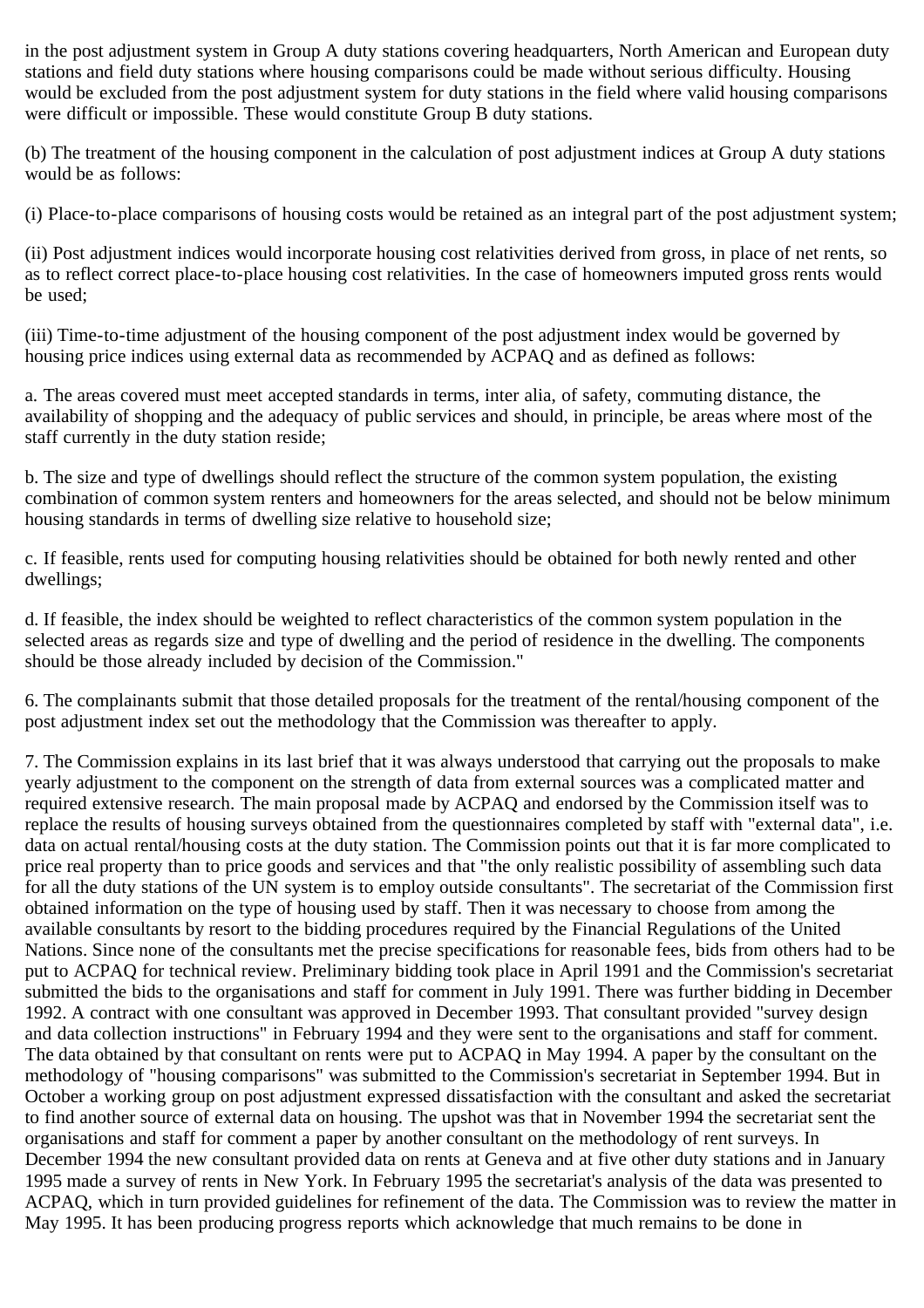consultation with the organisations and staff.

8. The Commission submits that paragraph 95 of its report to the General Assembly in 1990 - set out in 5 above - is "in programmatic rather than in normative terms" and that its recommendations "were to serve as goals rather than as precise instructions".

9. Having considered the Commission's report for 1990, the General Assembly adopted a resolution, No. 45/241, on 21 December 1990. As to the matter that forms the subject of this case the resolution noted "the Commission's intention to review and evaluate the proposed procedures for the treatment of housing in the light of the experience gained". The Assembly then:

"1. Urges the Commission to continue to pursue its examination of the remuneration structure, in particular concerning the treatment of housing, and to report its findings to the General Assembly, as appropriate, taking into account the views expressed by Member States in the Fifth Committee;

2. Takes note of the recommendations of the Commission with regard to the treatment of housing, as contained in paragraph 95 of its report;

3. Requests the Commission, as a matter of urgency, to continue to take measures to improve the measurement of the housing element in the remuneration package. ..."

10. The texts of the Commission's conclusions and recommendations and of the General Assembly's resolution support the Commission's contention that paragraph 95 of its report for 1990 set out no new methodology that was henceforth to be applied. Time must be allowed for the whole complicated matter to evolve: so much is plain from the foregoing account of the manifold difficulties the Commission has met in trying to collect data from external sources. The conclusion is that at the time material to this case the methodology was not the "new" one set out in paragraph 95 of the Commission's report, but the one that the Commission had been following till then.

11. The complainants further rely on a recommendation that ACPAQ made on the subject in its report dated 25 May 1990 on the work of its 15th Session (ICSC/32/R.5, paragraph 42(e)). The recommendation was that between full and interim place-to-place surveys, and "as an interim measure pending the use of data from external sources", the "housing component" of the local consumer price index should be used to update the post adjustment index, rather than the survey-based calculation made by means of "linear" extrapolation. That was the method followed for many years in New York and Washington D.C. But the Commission neither endorsed that recommendation nor reported it to the General Assembly. The Commission explains in its last brief:

"The difficulty with that proposal was that at many duty stations the housing component of the [consumer price index] is distorted by the inclusion of subsidized or rent-controlled housing, which is not normally available to international officials. Consequently arrangements had to be made to secure data not subject to such distortion. In Geneva the Commission has recently arranged for the Cantonal Bureau of Statistics to prepare a special housing CPI from which subsidized housing is excluded. Consequently it was not until August 1993 that the Commission: (The Commission's report of 14 September 1993 on its 38th Session (July-August 1993): ICSC/38/R.19, paragraph 58.)

'decided that, pending the acquisition of external data covering two periods with an interval of one year, local CPIs, divested of any element of subsidized housing if possible, should be used for the time-to-time updating of the [post adjustment indices] for headquarters duty stations'."

That decision of August 1993 was not retroactive and has no relevance either to the revision in July 1991 or to the revision in July 1992 of the rental/housing component under the twelve-month rule.

12. ACPAQ is a subsidiary body established by the Commission with the approval of the General Assembly to make recommendations to the Commission on the general administration of the system of post adjustments. It has no authority to make decisions. Its recommendations become part of the post adjustment system only when approved by the Commission. The conclusion is that the recommendation of ACPAQ which the complainants are relying on, and which the Commission did not accept, has no binding force and is therefore irrelevant to this case.

13. The complainants plead that the "old" methodology relating to the rental/housing component is inequitable and imprecise, and they base the plea on admission by the Commission of the inadequacy of the methodology in its